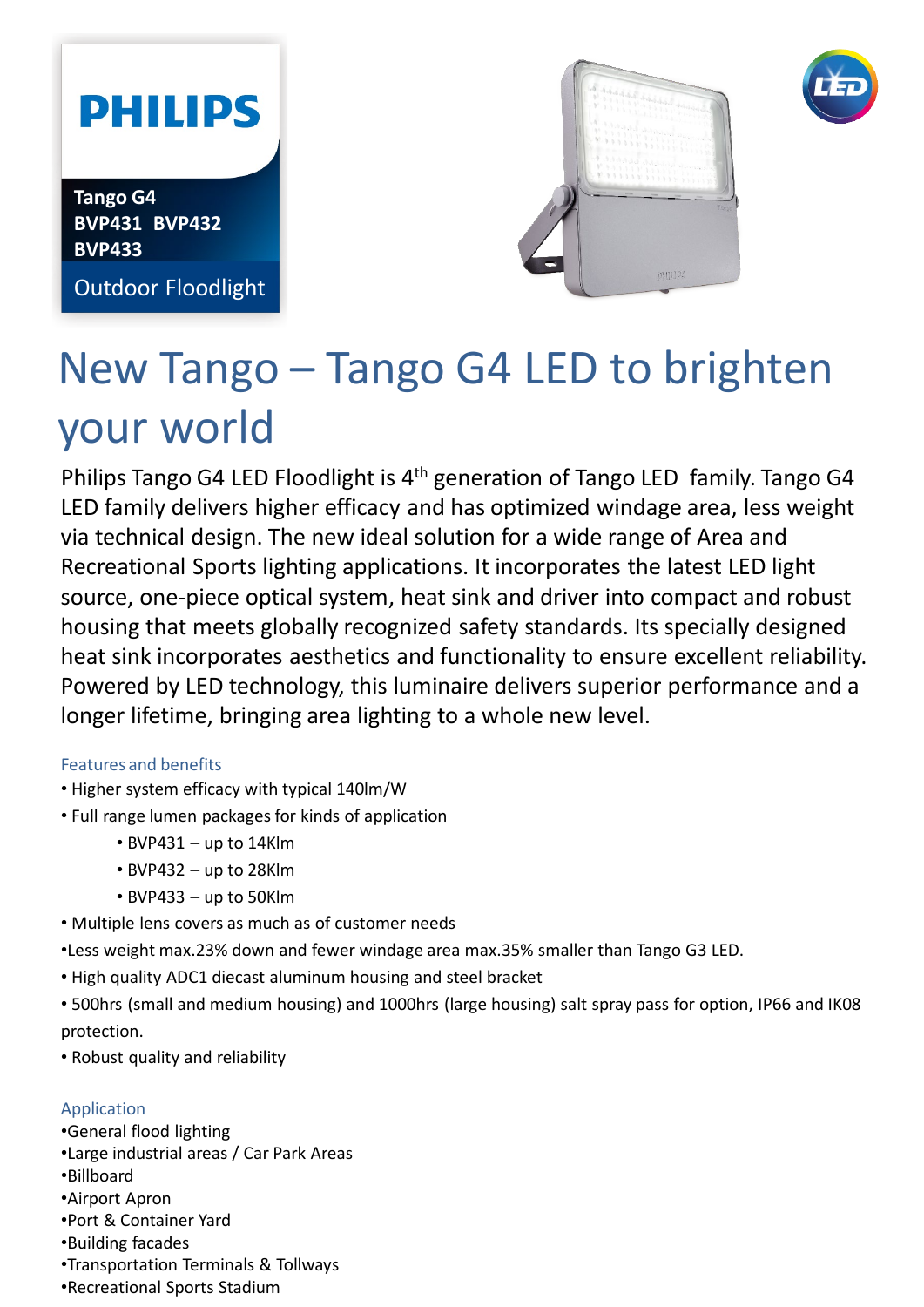## Product Data

| System                     | Product family codes                           | <b>BVP431</b>                            | <b>BVP432</b>                            | <b>BVP433</b>                                                                                      |
|----------------------------|------------------------------------------------|------------------------------------------|------------------------------------------|----------------------------------------------------------------------------------------------------|
|                            | Flux packages (Im)                             | up to 13Klm                              | up to 27Klm                              | up to 50Klm                                                                                        |
|                            | CCT/color (Flux package based)                 | 4000K                                    | 4000K                                    | 4000K                                                                                              |
|                            | CRI (Flux package based)                       | min. 70                                  | min. 70                                  | min. 70                                                                                            |
|                            | System efficiency                              | up to 140 lm/W                           | up to 140 lm/W                           | up to 140 lm/W                                                                                     |
|                            | System wattage                                 | max. 100W                                | max. 200W                                | max. 380W                                                                                          |
|                            | CCT option**                                   | 3000K/5700K                              | 3000K/5700K                              | 3000K/5700K                                                                                        |
|                            | <b>SDCM</b>                                    | $<$ 5                                    | $<$ 5                                    | $<$ 5                                                                                              |
|                            | CRI option**                                   | 80                                       | 80                                       | 80/90                                                                                              |
| <b>Optics</b>              | <b>Application Metrix</b>                      | Area/Road cross                          | Area/Road cross                          | Sports/Area/Road cross                                                                             |
|                            | <b>Target light distribution</b>               | SMB/SWB/AMB                              | SMB/SWB/AMB                              | NB/SAWB/AMB/SMB/SWB/S6                                                                             |
|                            | Lens & Optical cover                           | PC (Makrolon LED5302)                    | PC (Makrolon LED5302)                    | PC (Makrolon LED5302)                                                                              |
| <b>Electrical</b>          | Input voltage                                  | 220-240V,50/60hz,                        | 220-240V,50/60hz,                        | 220-240V,50/60hz,                                                                                  |
|                            | Power Factor (full load)                       | 0.95                                     | 0.95                                     | 0.95                                                                                               |
|                            | Power Factor (half load)                       | 0.9                                      | 0.9                                      | 0.9                                                                                                |
|                            | Dimming/control interface **                   | 1-10V; DALI; Coded Mains; SR             | 1-10V; DALI; Coded Mains; SR             | 1-10V; DALI; Coded Mains; SR;<br>DMX (with EVP622)                                                 |
|                            | surge protection                               | <b>15KV</b>                              | 15KV                                     | 15KV                                                                                               |
|                            | Interface to main                              | 1.5m- flying cable                       | 1.5m- flying cable                       | 1.5m- flying cable                                                                                 |
|                            | <b>Serviceability Electrical</b>               | Driver & SPD                             | Driver & SPD                             | Driver & SPD                                                                                       |
|                            | toolless replacement                           | Gear box                                 | Gear box                                 | Gear box                                                                                           |
| Lifetime                   | <b>Driver lifetime</b>                         | follow luminaire lifetime<br>requirement | follow luminaire lifetime<br>requirement | follow luminaire lifetime<br>requirement                                                           |
|                            | Luminaire lifetime by SRT                      | 50k hours L70B50 @35C Ta<br>outdoor      | 50k hours L70B50 @35C Ta<br>outdoor      | 50k hours L70B50 @35C Ta<br>outdoor                                                                |
|                            | <b>Warranty</b>                                | 3-year standard warranty                 | 3-year standard warranty                 | 3-year standard warranty                                                                           |
| <b>Environment</b>         | <b>Operating temperature</b>                   | -40°C to 50°C                            | -40°C to 50°C                            | -40°C to 50°C                                                                                      |
|                            | IP                                             | <b>IP66</b>                              | <b>IP66</b>                              | <b>IP66</b>                                                                                        |
|                            | IK                                             | IK08                                     | IK08                                     | IK08                                                                                               |
|                            | Salty spray                                    | 500 hours                                | 500 hours                                | 1000hrs                                                                                            |
|                            | Wind proof                                     | <b>IEC60598 &amp; ANZ</b>                | <b>IEC60598 &amp; ANZ</b>                | <b>IEC60598 &amp; ANZ</b>                                                                          |
| Mechanical                 | Dimensions: W*L*H<br>Full size<br>surface size | 419X265X85<br>369*217*79                 | 414X347X100<br>366*290*77                | 559X523X111<br>506*481*71                                                                          |
|                            | <b>Mounting</b>                                | "U"-shape bracket                        | "U"-shape bracket                        | "U"-shape bracket                                                                                  |
|                            | Tilt angle                                     | 360 degree                               | 360 degree                               | 360 degree                                                                                         |
|                            | <b>Housing</b>                                 | Die cast aluminum RAL9007                | Die cast aluminum RAL9007                | Die cast aluminum RAL9007                                                                          |
|                            | <b>Bracket</b>                                 | Steel Q235 RAL9007                       | Steel Q235 RAL9007                       | Steel Q235 RAL9007                                                                                 |
|                            | Weight (w/o accessories)                       | 4.4                                      | 6.2                                      | 12.2                                                                                               |
|                            | Industrial package                             |                                          |                                          | Industrial package (1pc per box) Industrial package (1pc per box) Industrial package (1pc per box) |
| <b>Accessories</b>         |                                                | louvers                                  | louvers                                  | louvers                                                                                            |
| <b>Approbation / Norms</b> | Approbation                                    | CQC/CB/CE/SAA/SASO                       | CQC/CB/SAA/SASO                          | CQC/CB/SAA/SASO                                                                                    |
|                            | Sustainability<br>(RoHS, REACH, E*)            | RoHS                                     | <b>RoHS</b>                              | RoHS                                                                                               |

*\*\* Options could be customized*